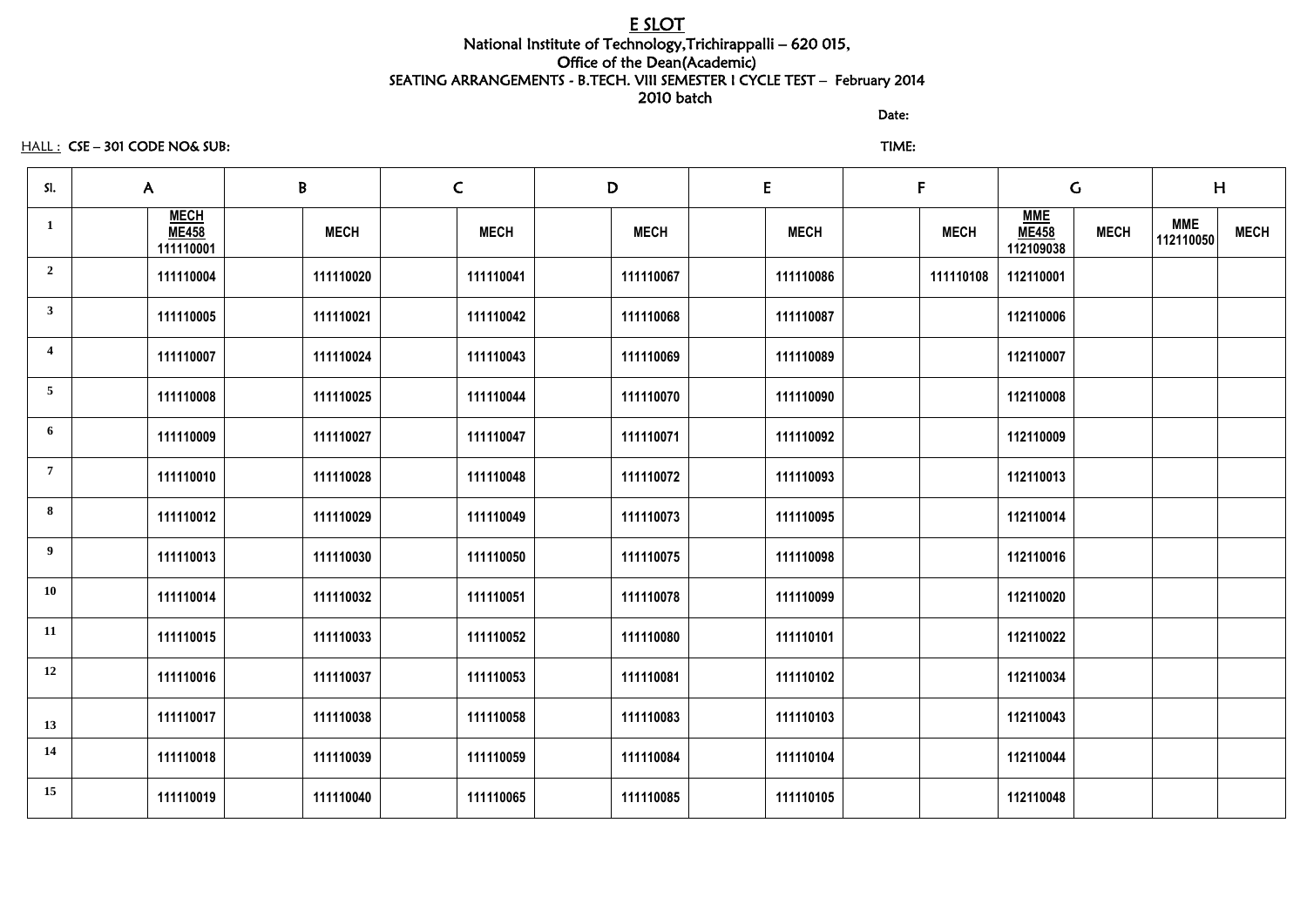# E SLOT National Institute of Technology,Trichirappalli – 620 015, Office of the Dean(Academic) SEATING ARRANGEMENTS - B.TECH. VIII SEMESTER I CYCLE TEST – February 2014 2010 batch

#### discussion of the contract of the contract of the Date:

#### HALL : CSE – 301 CODE NO& SUB: TIME:

| SI.                     |                                         |                         | K |            | L          | M          | ${\bf N}$ |            | $\mathbf O$ | P |              |
|-------------------------|-----------------------------------------|-------------------------|---|------------|------------|------------|-----------|------------|-------------|---|--------------|
|                         | <b>ECE</b><br><b>EC456</b><br>108110001 | <b>ECE</b><br>108110018 |   | <b>ECE</b> | <b>ECE</b> | <b>ECE</b> |           | <b>ECE</b> |             |   |              |
| $\overline{2}$          | 108110002                               | 108110019               |   | 108110036  | 108110056  | 108110075  |           | 108110092  |             |   |              |
| $\mathbf{3}$            | 108110003                               | 108110020               |   | 108110037  | 108110058  | 108110076  |           | 108110093  |             |   | $\mathbf{H}$ |
| $\overline{\mathbf{4}}$ | 108110004                               | 108110022               |   | 108110038  | 108110059  | 108110077  |           | 108110094  |             |   |              |
| $\overline{5}$          | 108110006                               | 108110023               |   | 108110039  | 108110060  | 108110078  |           | 108110095  |             |   |              |
| 6                       | 108110008                               | 108110024               |   | 108110040  | 108110062  | 108110079  |           | 108110096  |             |   |              |
| $\overline{7}$          | 108110009                               | 108110025               |   | 108110041  | 108110063  | 108110083  |           | 108110097  |             |   |              |
| 8                       | 108110010                               | 108110026               |   | 108110045  | 108110066  | 108110084  |           | 108110098  |             |   |              |
| $\boldsymbol{9}$        | 108110011                               | 108110027               |   | 108110046  | 108110067  | 108110085  |           | 108110099  |             |   |              |
| <b>10</b>               | 108110012                               | 108110029               |   | 108110047  | 108110068  | 108110086  |           | 108110100  |             |   |              |
| 11                      | 108110013                               | 108110030               |   | 108110050  | 108110069  | 108110087  |           | 108110101  |             |   |              |
| 12                      | 108110014                               | 108110032               |   | 108110051  | 108110071  | 108110088  |           | 108110105  |             |   |              |
| 13                      | 108110015                               | 108110033               |   | 108110052  | 108110072  | 108110089  |           | 108110106  |             |   |              |
| 14                      | 108110016                               | 108110034               |   | 108110054  | 108110073  | 108110090  |           |            |             |   |              |
| 15                      | 108110017                               | 108110035               |   | 108110055  | 108110074  | 108110091  |           |            |             |   |              |